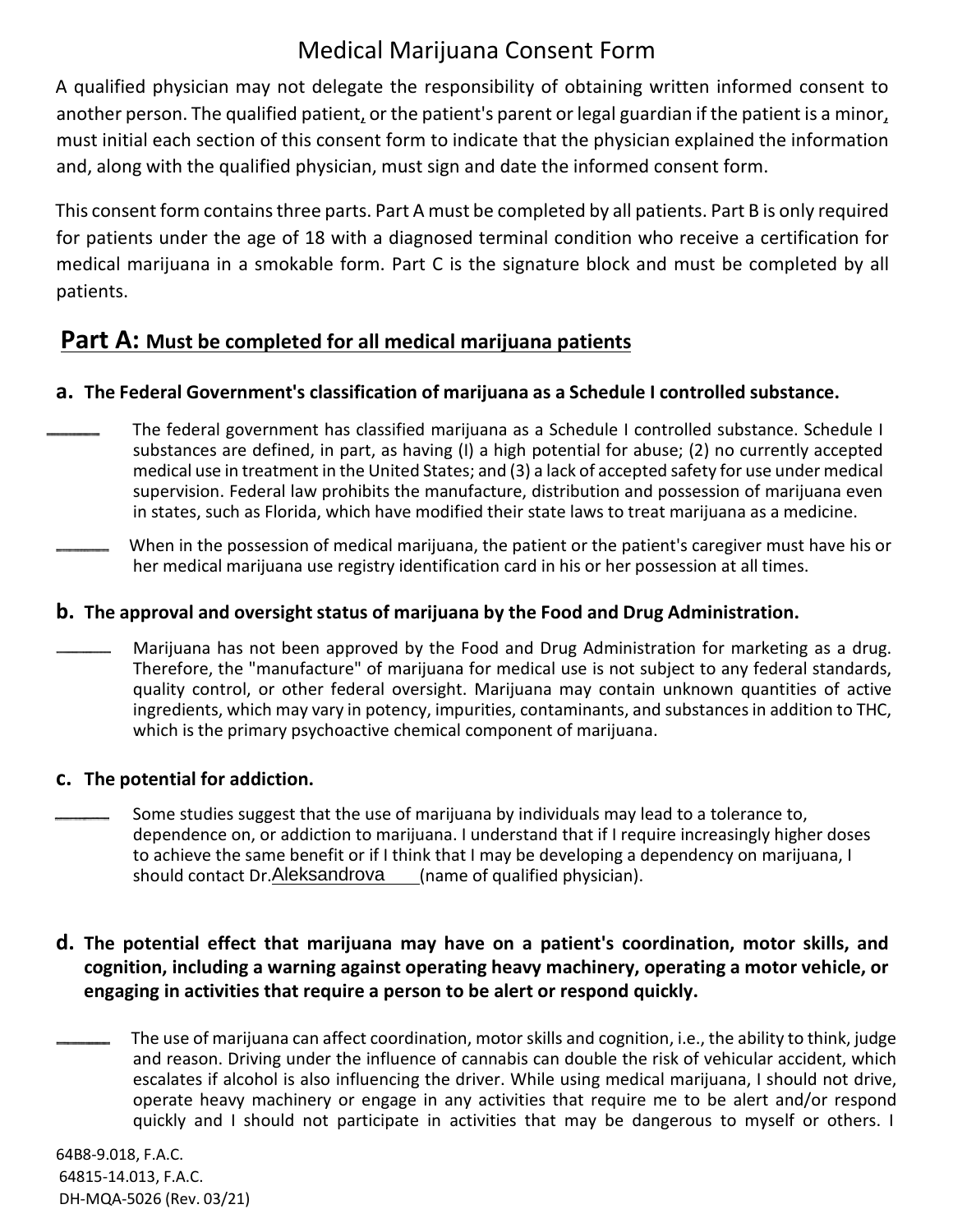understand that if I drive while under the influence of marijuana, I can be arrested for "driving under the influence."

#### **e. The potential side effects of medical marijuana use.**

Potential side effects from the use of marijuana include, but are not limited to, the following: dizziness, anxiety, confusion, sedation, low blood pressure, impairment of short term memory, euphoria, difficulty in completing complex tasks, suppression of the body's immune system, may affect the production of sex hormones that lead to adverse effects, inability to concentrate, impaired motor skills, paranoia, psychotic symptoms, general apathy, depression and/or restlessness. Marijuana may exacerbate schizophrenia in persons predisposed to that disorder. In addition, the use of medical marijuana may cause me to talk or eat in excess, alter my perception of time and space and impair my judgment. Many medical authorities claim that use of medical marijuana, especially by persons younger than 25, can result in long-term problems with attention, memory, learning, drug abuse, and schizophrenia.

There is substantial evidence of a statistical association between long-term cannabis smoking and worsening respiratory symptoms and more frequent chronic bronchitis episodes. Smoking marijuana is associated with large airway inflammation, increased airway resistance, and lung hyperinflation. Smoking cannabis, much like smoking tobacco, can introduce levels of volatile chemicals and tar in the lungs that may raise concerns about the risk of cancer and lung disease.

I understand that using marijuana while consuming alcohol is not recommended. Additional side effects may become present when using both alcohol and marijuana.

if I experience any of the side effects listed above, or if I become depressed or psychotic, have suicidal thoughts, or experience crying spells. I will also contact Dr.Aleksandrova Lif I experience respiratory problems, changes in my normal sleeping patterns, extreme fatigue, increased irritability, or begin to withdraw from my family and/or friends. I agree to contact Dr. Aleksandrova

#### f. **The risks, benefits, and drug interactions of marijuana**.

Signs of withdrawal can include: feelings of depression, sadness, irritability, insomnia, restlessness, agitation, loss of appetite, trouble concentrating, sleep disturbances and unusual tiredness.

Symptoms of marijuana overdose include, but are not limited to, nausea, vomiting, hacking cough, disturbances in heart rhythms, numbness in the hands, feet, arms or legs, anxiety attacks and incapacitation. If I experience these symptoms, I agree to contact Dr. Aleksandrova immediately or go to the nearest emergency room.

Numerous drugs are known to interact with marijuana and not all drug interactions are known. Some mixtures of medications can lead to serious and even fatal consequences.

Aleksandrova

I agree to follow the directions of Dr. **The Collocation Contract Contract** regarding the use of prescription and nonprescription medication. I will advise any other of my treating physician(s) of my use of medical marijuana.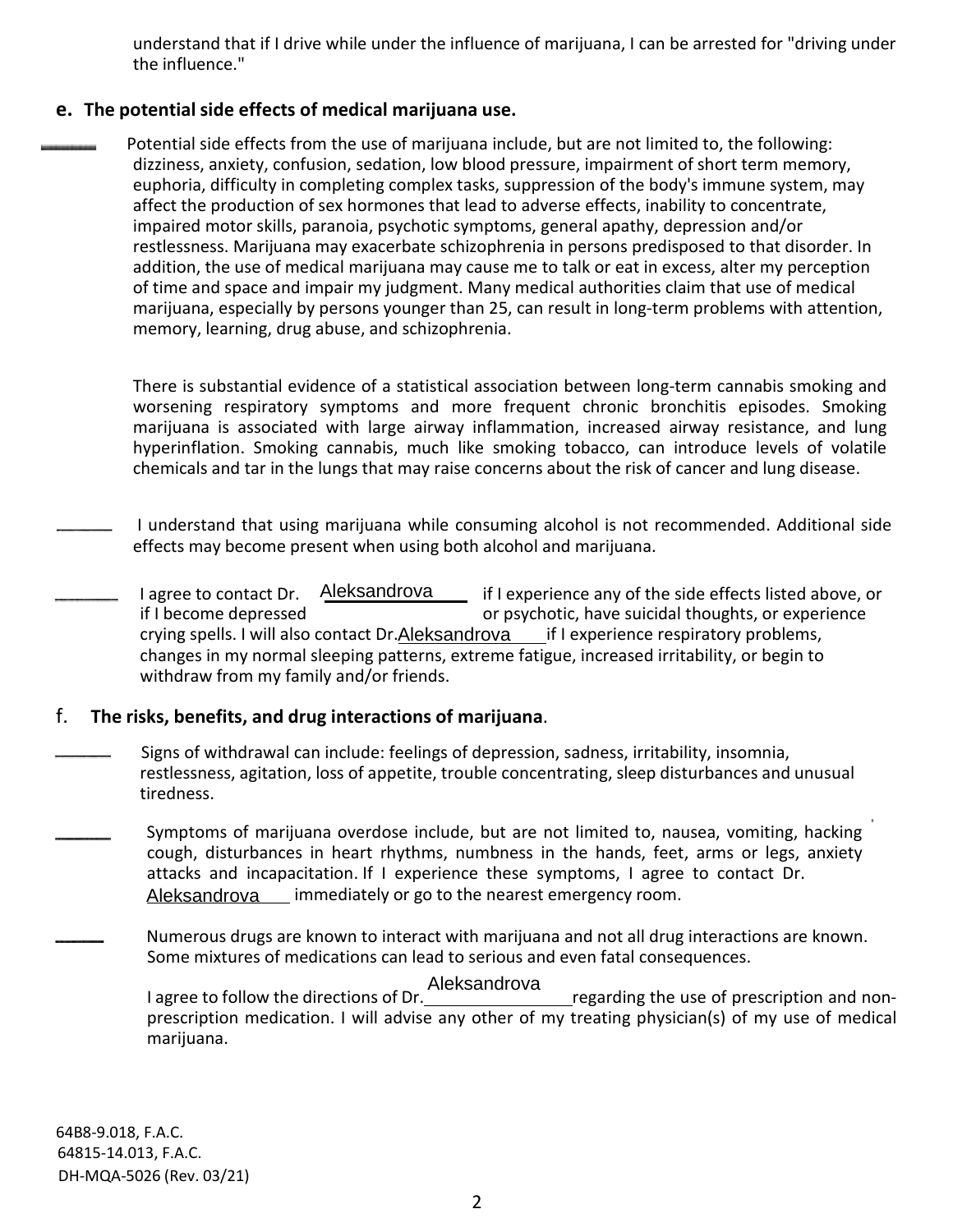Marijuana may increase the risk of bleeding, low blood pressure, elevated blood sugar, liver enzymes, and other bodily systems when taken with herbs and supplements. I agree to contact Dr. Aleksandrova immediately or go to the nearest emergency room if these symptoms occur.

I understand that medical marijuana may have serious risks and may cause low birthweight or other abnormalities in babies. I will advise Dr. Aleksandrova if I become pregnant, try to get pregnant, or will be breastfeeding.

**g. The current state of research on the efficacy of marijuana to treat the qualifying conditions set** forth in this section. <mark>CHOOSE WHAT APPLIES</mark>

## **Cancer**

• There is insufficient evidence to support or refute the conclusion that cannabinoids are an effective treatment for cancers, including glioma.

There is evidence to suggest that cannabinoids (and the endocannabinoid system more generally) may play a role in the cancer regulation processes. Due to a lack of recent, high quality reviews, a research gap exists concerning the effectiveness of cannabis or cannabinoids in treating cancer in general.

• There is conclusive evidence that oral cannabinoids are effective antiemetics in the treatment of chemotherapy-induced nausea and vomiting.

There is insufficient evidence to support or refute the conclusion that cannabinoids are an effective treatment for cancer-associated anorexia-cachexia syndrome and anorexia nervosa.

## **Epilepsy**

• There is insufficient evidence to support or refute the conclusion that cannabinoids are an effective treatment for epilepsy.

Recent systematic reviews were unable to identify any randomized controlled trials evaluating the efficacy of cannabinoids for the treatment of epilepsy. Currently available clinical data therefore consist solely of uncontrolled case series, which do not provide high-quality evidence of efficacy. Randomized trials of the efficacy of cannabidiol for different forms of epilepsy have been completed and await publication.

#### **Glaucoma**

• There is limited evidence that cannabinoids are an ineffective treatment for improving intraocular pressure associated with glaucoma.

Lower intraocular pressure is a key target for glaucoma treatments. Nonrandomized studies in healthy volunteers and glaucoma patients have shown short-term reductions in intraocular pressure with oral, topical eye drops, and intravenous cannabinoids, suggesting the potential for therapeutic benefit. A good-quality systemic review identified a single small trial that found no effect of two cannabinoids, given as an oromucosal spray, on intraocular pressure. The quality of evidence for the finding of no effect is limited. However, to be effective, treatments targeting lower intraocular pressure must provide continual rather than transient reductions in intraocular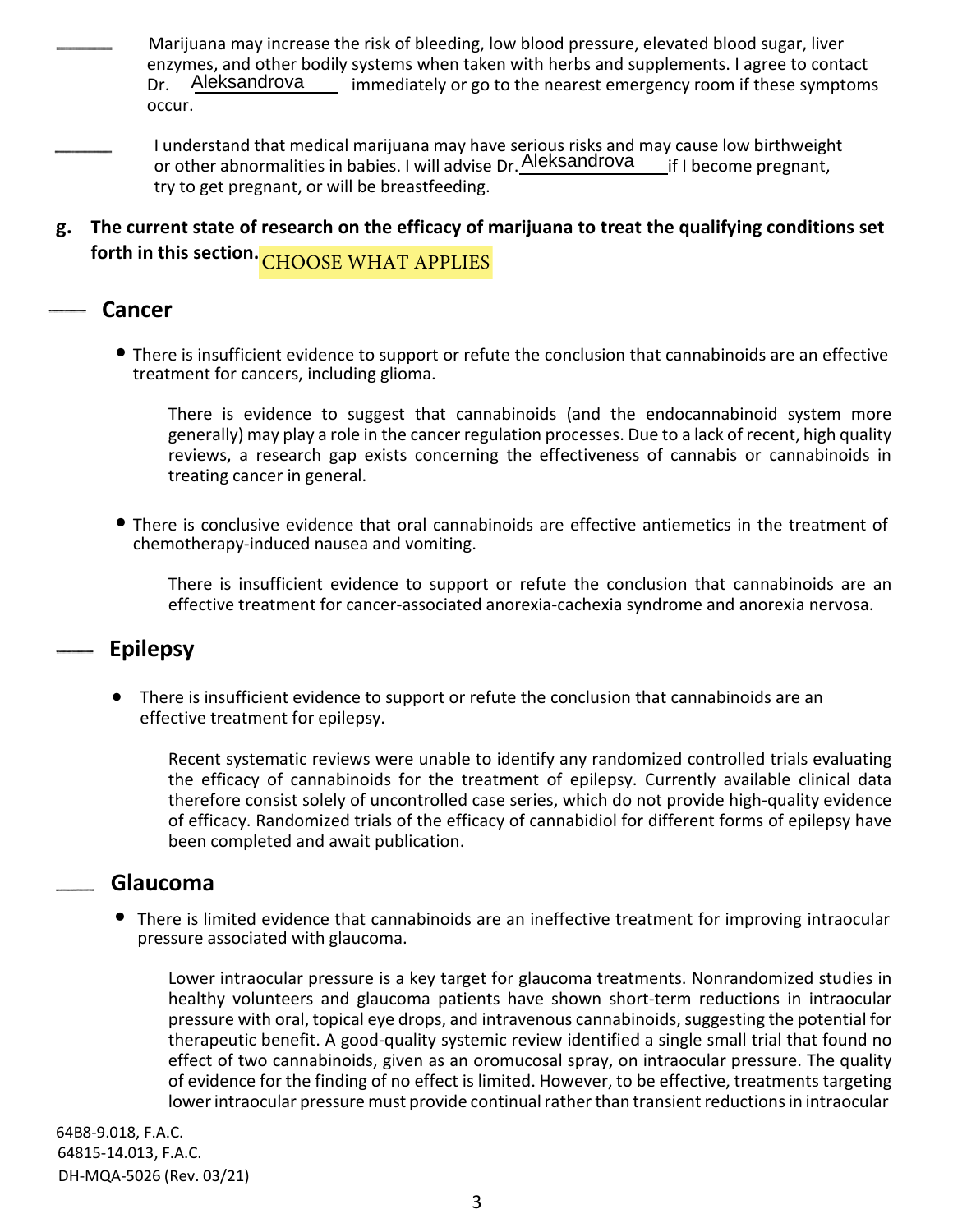pressure. To date, those studies showing positive effects have shown only short-term benefit on intraocular pressure (hours), suggesting a limited potential for cannabinoids in the treatment of glaucoma.

## **Positive status for human immunodeficiency virus**

• There is limited evidence that cannabis and oral cannabinoids are effective in increasing appetite and decreasing weight loss associated with HIV/AIDS.

There does not appear to be good-quality primary literature that reported on cannabis or cannabinoids as effective treatments for AIDS wasting syndrome.

## **Acquired immune deficiency syndrome**

• There is limited evidence that cannabis and oral cannabinoids are effective in increasing appetite and decreasing weight loss associated with HIV/AIDS.

There does not appear to be good-quality primary literature that reported on cannabis or cannabinoids as effective treatments for AIDS wasting syndrome.

## **Post-traumatic stress disorder**

• There is limited evidence (a single, small fair-quality trial) that nabilone is effective for improving symptoms of posttraumatic stress disorder

A single, small crossover trial suggests potential benefit from the pharmaceutical cannabinoid nabilone. This limited evidence is most applicable to male veterans and contrasts with nonrandomized studies showing limited evidence of a statistical association between cannabis use (plant derived forms) and increased severity of posttraumatic stress disorder symptoms among individuals with posttraumatic stress disorder. There are other trials that are in the process of being conducted and if successfully completed, they will add substantially to the knowledge base.

## **Amyotrophic lateral sclerosis**

• There is insufficient evidence that cannabinoids are an effective treatment for symptoms associated with amyotrophic lateral sclerosis.

Two small studies investigated the effect of dronabinol on symptoms associated with ALS. Although there were no differences from placebo in either trial, the sample sizes were small, the duration of the studies was short, and the dose of dronabinol may have been too small to ascertain any activity. The effect of cannabis was not investigated.

## **Crohn's disease**

• There is insufficient evidence to support or refute the conclusion that dronabinol is an effective treatment for the symptoms of irritable bowel syndrome.

Some studies suggest that marijuana in the form of cannabidiol may be beneficial in the treatment of inflammatory bowel diseases, including Crohn's disease.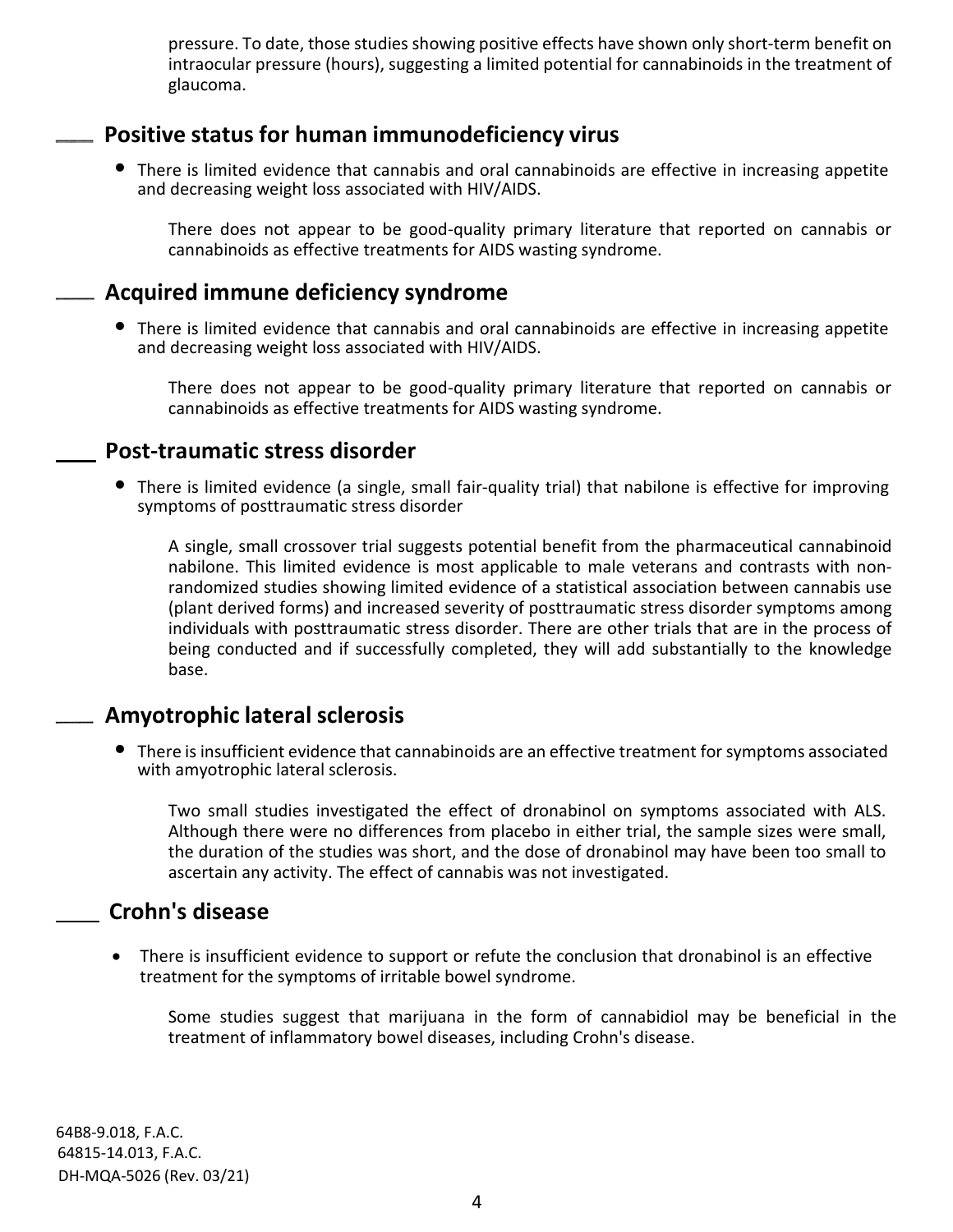## **Parkinson's disease**

• There is insufficient evidence that cannabinoids are an effective treatment for the motor system symptoms associated with Parkinson's disease or the levodopainduced dyskinesia.

Evidence suggests that the endocannabinoid system plays a meaningful role in certain neurodegenerative processes; thus, it may be useful to determine the efficacy of cannabinoids in treating the symptoms of neurodegenerative diseases. Small trials of oral cannabinoid preparations have demonstrated no benefit compared to a placebo in ameliorating the side effects of Parkinson's disease. A seven-patient trial of nabilone suggested that it improved the dyskinesia associated with levodopa therapy, but the sample size limits the interpretation of the data. An observational study demonstrated improved outcomes, but the lack of a control group and the small sample size are limitations.

## **Multiple sclerosis**

• There is substantial evidence that oral cannabinoids are an effective treatment for improving patient-reported multiple sclerosis spasticity symptoms, but limited evidence for an effect on clinician-measured spasticity.

Based on evidence from randomized controlled trials included in systematic reviews, an oral cannabis extract, nabiximols, and orally administered THC are probably effective for reducing patient-reported spasticity scores in patients with MS. The effect appears to be modest. These agents have not consistently demonstrated a benefit on clinician-measured spasticity indices.

## **Medical conditions of same kind or class as or comparable to the above qualifying medical conditions**

- The qualifying physician has provided the patient or the patient's parent or legal guardian a summary of the current research on the efficacy of marijuana to treat the patient's medical condition.
- The summary is attached to this informed consent as Addendum
- **Terminal conditions diagnosed by a physician other than the qualified physician issuing the physician certification**
	- The qualifying physician has provided the patient or the patient's caregiver a summary of the current research on the efficacy of marijuana to treat the patient's terminal condition.
	- The summary is attached to this informed consent as Addendum

## **Chronic nonmalignant pain**

• There is substantial evidence that cannabis is an effective treatment for chronic pain in adults.

The majority of studies on pain evaluated nabiximols outside the United States. Only a handful of studies have evaluated the use of cannabis in the United States. and all of them evaluated cannabis in flower form provided by the National Institute on Drug Abuse. In contrast, many of the cannabis products that are sold in state-regulated markets bear little resemblance to the products that are available for research at the federal level in the United States. Pain patients also use topical forms.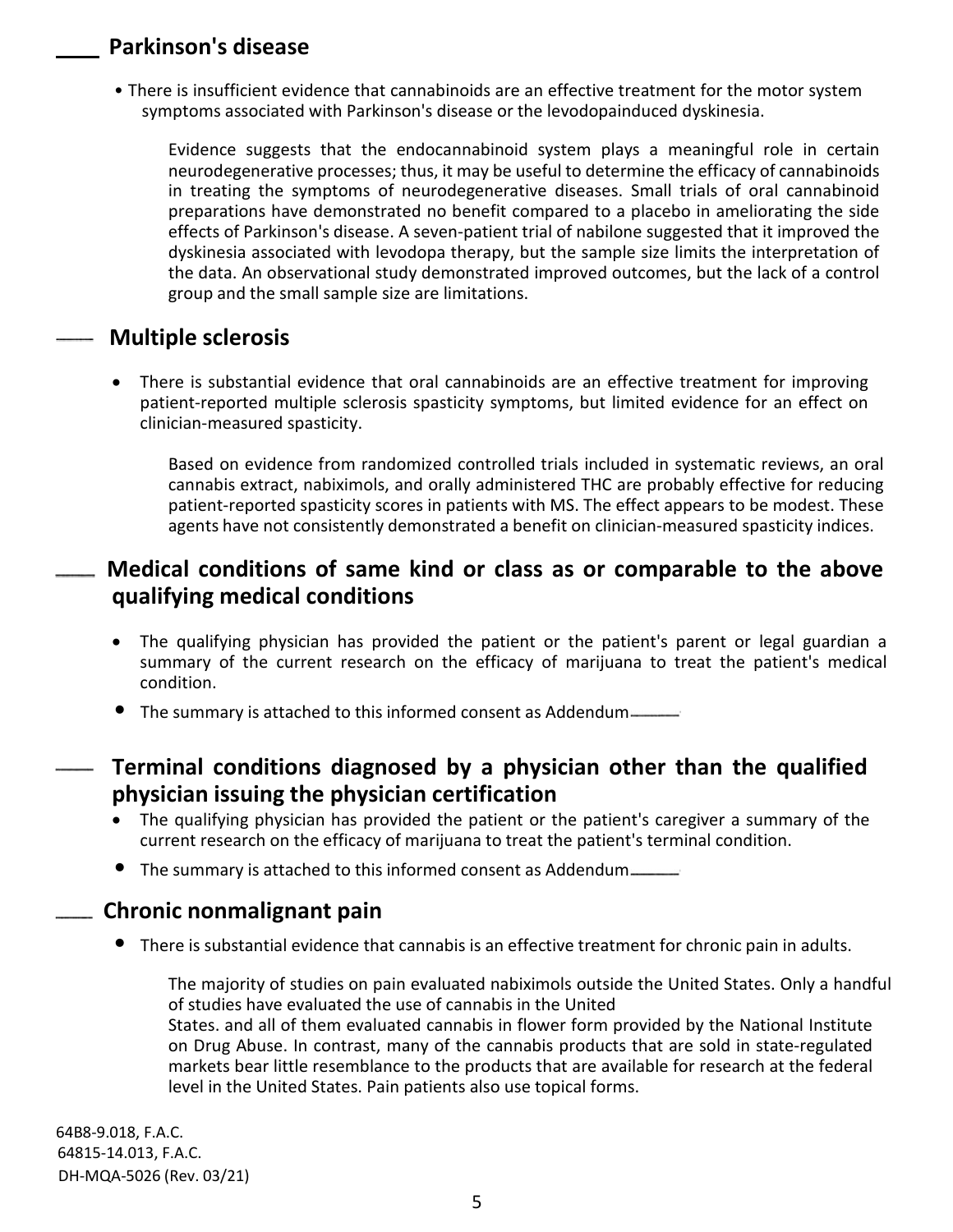While the use of cannabis for the treatment of pain is supported by well controlled clinical trials, very little is known about the efficacy, dose, routes of administration, or side effects of commonly used and commercially available cannabis products in the United States.

## **h. That the patient's de-identified health information contained in the physician certification and medical marijuana use registry may be used for research purposes.**

The Department of Health submits a data set to the Consortium for Medical Marijuana Clinical Outcomes Research for each patient registered in the medical marijuana use registry that includes the patient's qualifying medical condition and the daily dose amount and forms of marijuana certified for the patient.

## **PART B: Certification for medical marijuana in a smokable marijuana for a patient under 18 with a diagnosed terminal condition**.

 $\underline{X}$  Initial here if you are not a patient under 18 with a diagnosed terminal condition who will be receiving medical marijuana in a smokable form. After initialing here, complete part C.

If the patient is under 18, has a diagnosed terminal condition, and will be receiving medical marijuana in a smokable form, please review and initial the remainder of Part B before completing Part C.

#### **Respiratory Health**

Exposures to tobacco smoke and household air pollution consistently ranks among the top risk factors not only for respiratory disease burden but also for the global burden of disease. Given the known relations ships between tobacco smoking and multiple respiratory conditions, one could hypothesize that long-term cannabis smoking leads to similar deleterious effects of respiratory health, and some investigators ague that cannabis smoking may be even more harmful that of tobacco smoking. Data collected from 15 volunteers suggest that smoking one cannabis joint can lead to four times the exposure to carbon monoxide and three to five times more tar deposition than smoking a single cigarette.  $X$ 

#### **Cognitive and Psychosocial Development**

- $\underline{X}$  Researchers are still studying the long-term health effects of marijuana. Most people agree that marijuana use hurts adolescents more than adults. It is during the period of adolescence and young adulthood that the neural substrates that underlie the development of cognition are most active. Adolescence marks one of the most impressive stretches of neural and behavioral change with substantial a protracted development in terms of both brain structure and function. As a result, cannabis and other substance use during this period may incur relatively greater interference in neural, social, and academic functioning compared to late developmental periods.
	- There is moderate evidence of a statistical association between acute cannabis use and impairment in the cognitive domains of learning, memory, and attention.
	- There is limited evidence of a statistical association between sustain abstinence form cannabis use and impairments in the cognitive domains of learning, memory, and attention.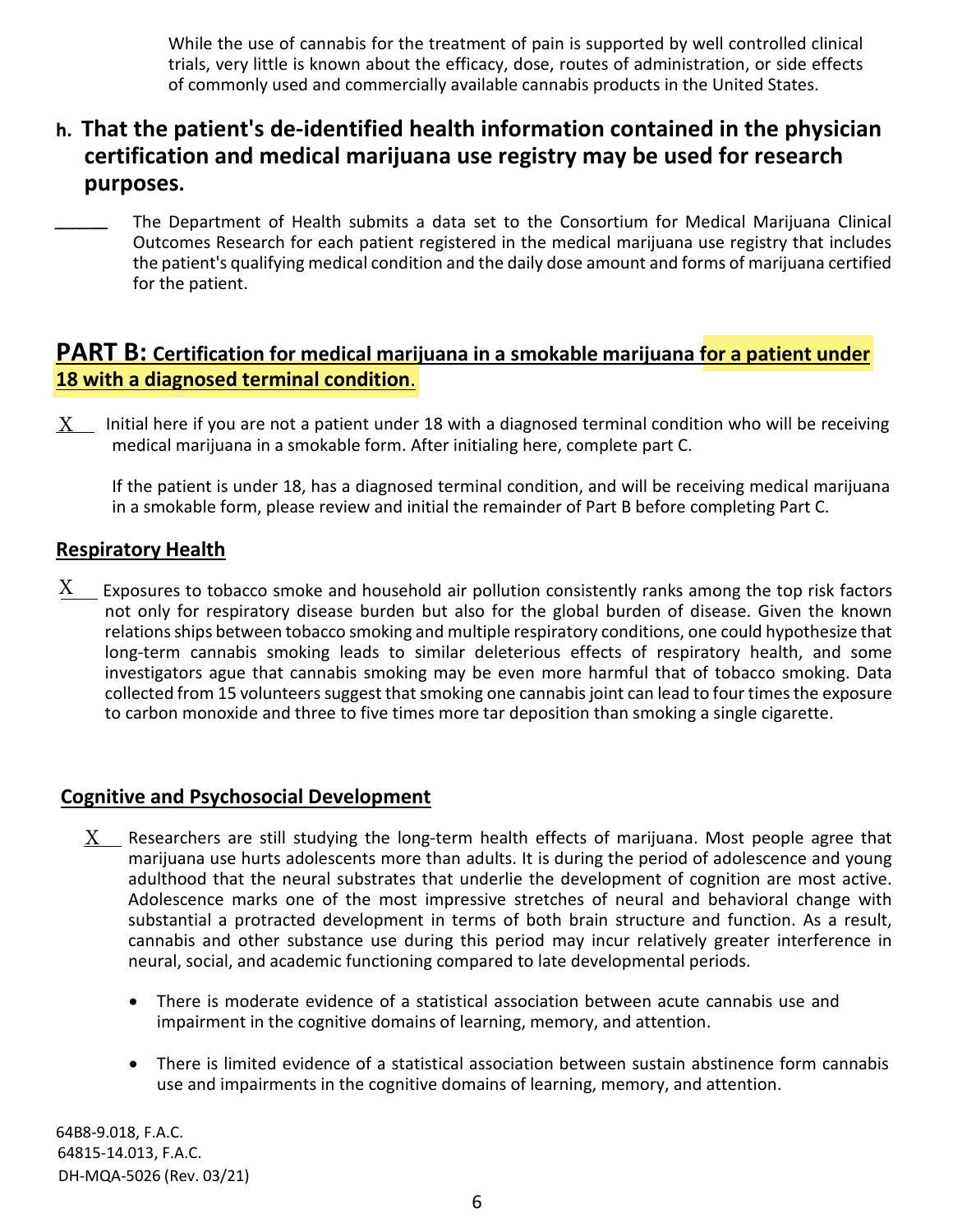- There islimited evidence of a statistical association between cannabis use and impaired academic achievement and education outcomes.
- There is limited evidence of a statistical association between cannabis use and increased rates of unemployment and/or low income.
- There is limited evidence of a statistical association between cannabis use and impaired social functioning or engagement in developmentally appropriate social roles.

#### **Addiction**  $\boldsymbol{\mathrm{X}}$

Marijuana, like some other brain-altering substances, can be addictive. Nearly one in 10 marijuana users will become addicted. Starting to use marijuana at a younger age can lead to a greater risk of developing a substance use disorder later in life. Adolescents who begin using marijuana before age 18 are four to seven times more likely than adults to develop a marijuana use disorder.

## **Part C:** For certification of smoking marijuana as an appropriate route of administration for **a qualified patient, other than a patient diagnosed with a terminal condition**

#### **Acknowledgement of contaminant risks.**

Smokable marijuana has infectious risks that are not present in processed products. Certain molds and mildews can contaminate marijuana plants during growing, processing, storage in dispensaries and in patient homes. These contaminates can pose health risks, particularly to those who are immunosuppressed due to their disease state and treatments. While the State of Florida requires third party testing you should still inspect your product.

#### **Respiratory Health.**

Exposures to tobacco smoke and household air pollution consistently ranks among the top risk factors not only for respiratory disease burden but also for the global burden of disease. Given the known relations ships between tobacco smoking and multiple respiratory conditions, one could hypothesize that long-term marijuana smoking leads to similar deleterious effects of respiratory health, and some investigators ague that marijuana smoking may be even more harmful that of tobacco smoking.

#### **Information regarding health risks of 2nd and 3rd hand smoke to other household members.**

You should never smoke medical marijuana around other family members, especially children and any household guests. You should smoke outside to allow adequate ventilation and to mitigate the dangers of secondhand and thirdhand smoke to others. Marijuana should never be smoked inside vehicles or other small spaces that children will occupy even if the children are not present at the time the product is consumed.